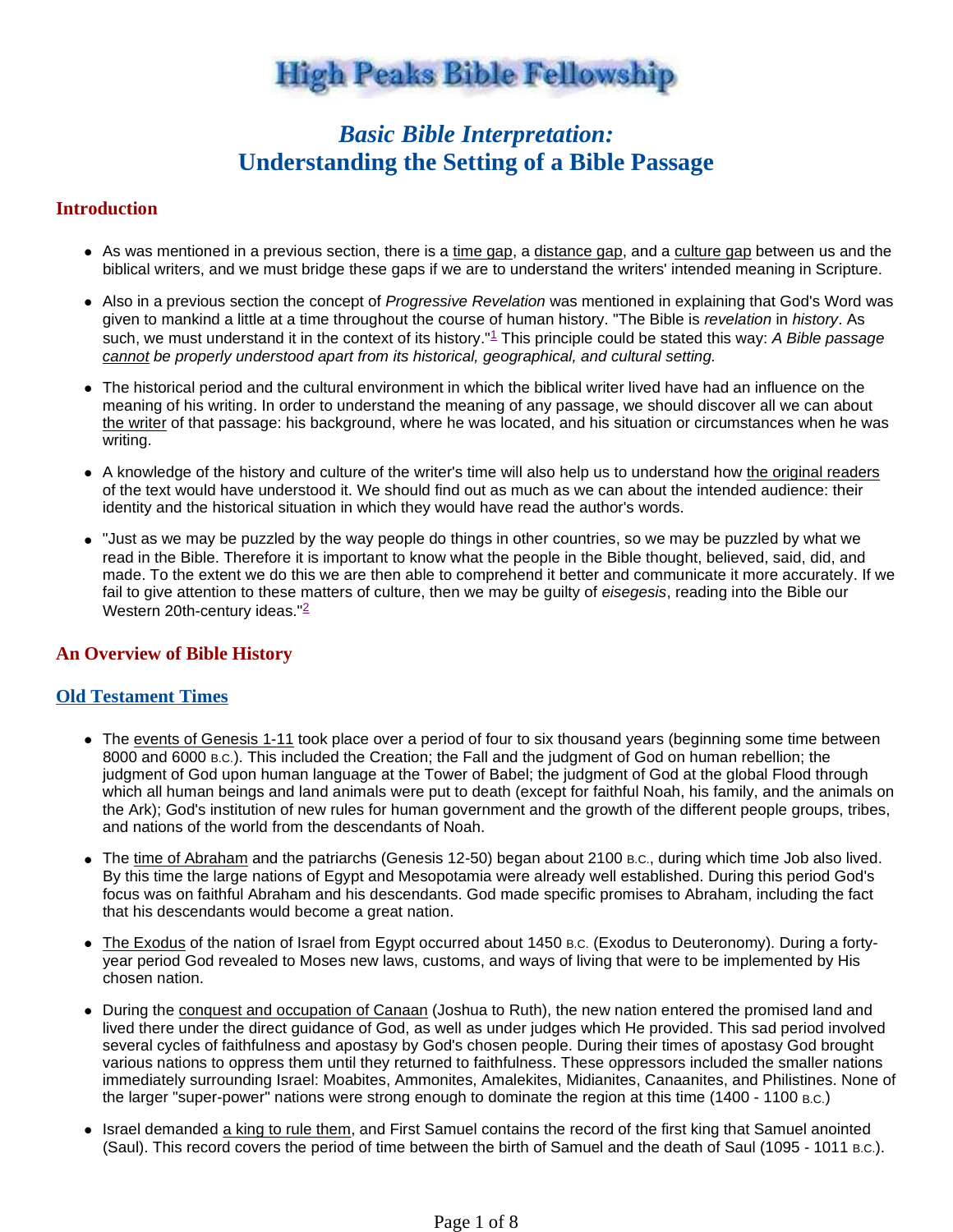King David was the second king that Samuel anointed, so his life is described in Second Samuel (and First Chronicles). The "Golden Age" of Israel was during the reigns of David and Solomon (1010 - 931 B.C.). The life of King Solomon is described in First Kings 1-11 and Second Chronicles 1-9.

• In 931 B.c. the kingdom was divided, with the northern ten tribes of Israel making their headquarters in Samaria while the southern tribes of Judah and Benjamin maintained their capitol in Jerusalem (First Kings 12 to Second Kings 17, and Second Chronicles 10-28). It was during this time that the nation of Assyria became an international "super power" that began to dominate the region. It was also during this period that the prophets Jonah, Amos, Hosea, Micah, and Isaiah were active in ministry.



 In 722 B.C. the northern kingdom of Israel fell to the Assyrians who scattered these Israelites across their empire. Afterward the Babylonians rose to become the dominant "super power" in the region. In 586 B.C. the southern kingdom of Judah fell to the Babylonians and were taken away as captives (Second Kings 18-25 and Second Chronicles 29-36). During this time the prophets Zephaniah, Nahum, Habakkuk, Obadiah, and Jeremiah were active in ministry.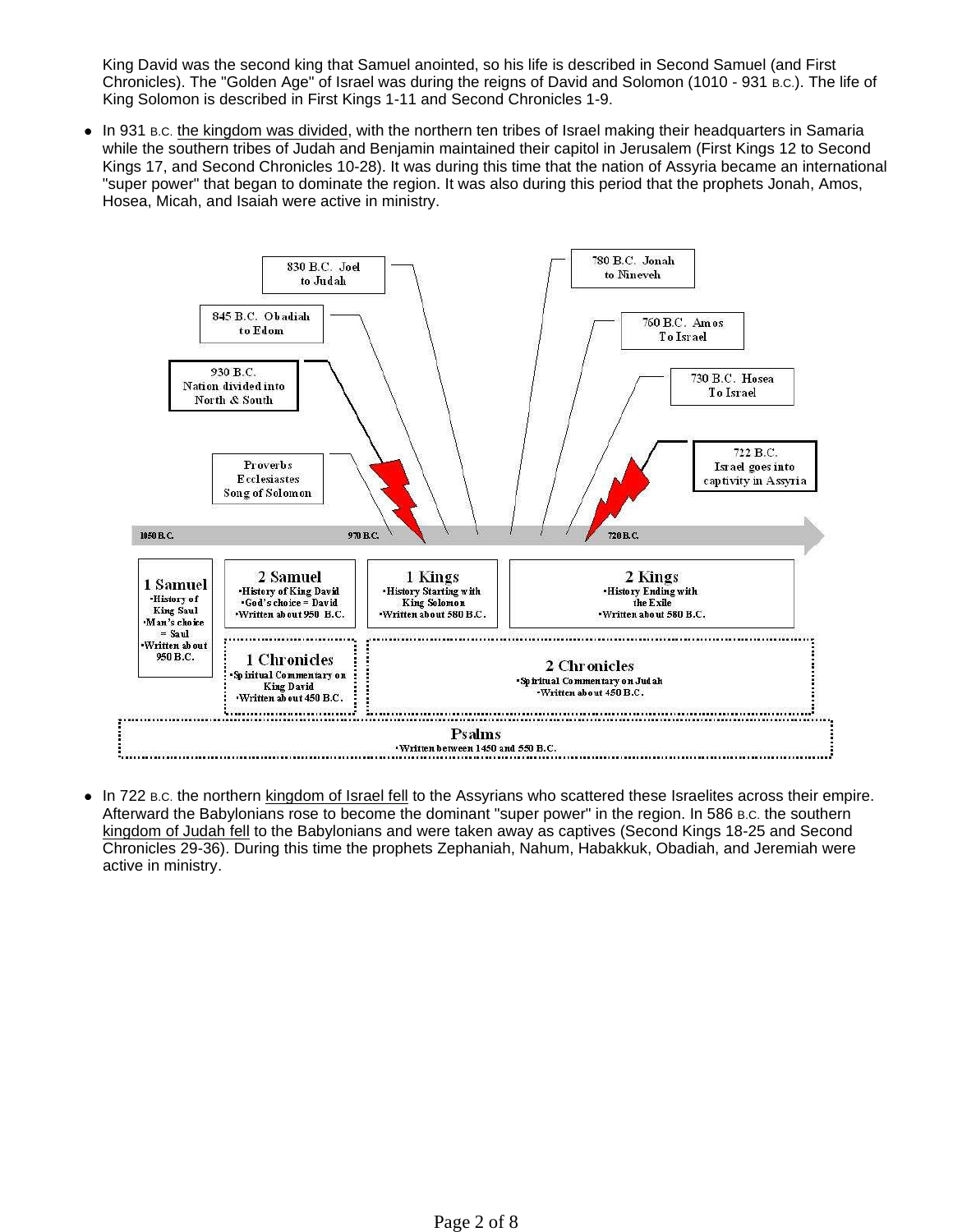

 Jeremiah had predicted a seventy-year captivity in Babylon, but after their exile several groups of Jews were allowed to return to their homeland between 539-444 B.C. (see Ezra, Esther, and Nehemiah). During this time the prophets Ezekiel, Daniel, Haggai, Zechariah, Joel, and Malachi were active in ministry.

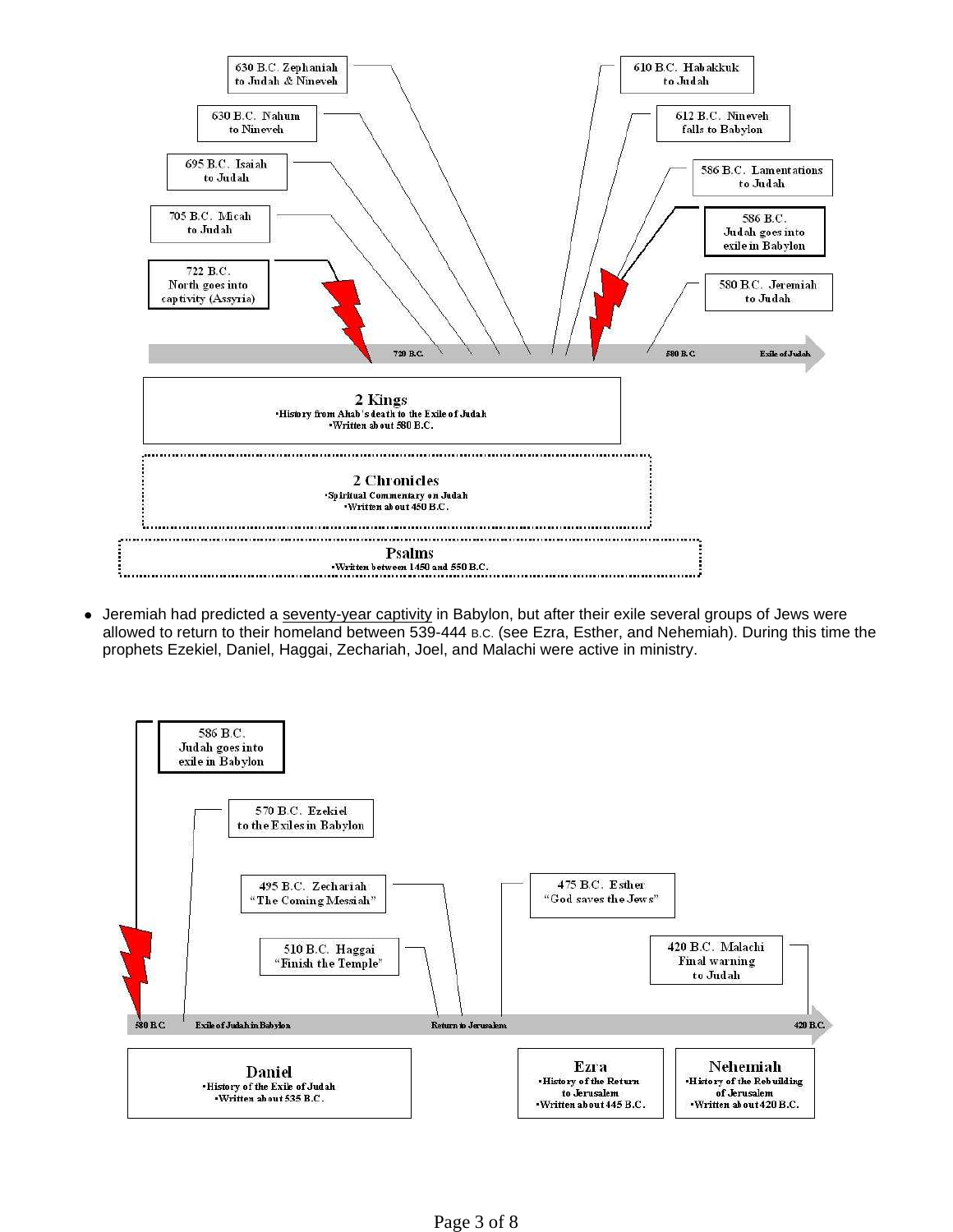• New Testament events would only begin after a silence of approximately 400 years (sometimes called the intertestamental period). It was during this time that the Old Testament canon was finalized, and the Old Testament also was translated into the Greek language by a group of seventy Jewish scholars. In addition, this period saw the rise to power of the final two empires (Greece and Rome) predicted in the prophecies of Daniel.

#### **New Testament Times**

- The four gospel accounts of Matthew, Mark, Luke, and John cover the time period during the life of the Lord Jesus Christ (approximately 5 B.C. to A.D. 30). "But when the fullness of the time came, God sent forth His Son" (Gal 4:4).
- After the resurrection and ascension, Christ's followers began telling their world what He had accomplished. The book of Acts covers this 30-year period during which the early church was actively spreading the good news of Christ. It was also during this time that many of the early epistles were written, including Galatians, James, 1st and 2nd Thessalonians, 1st and 2nd Corinthians, Romans, Ephesians, Colossians, Philemon, and Philippians.
- It was during the period between A.D. 60-95 that the remaining New Testament books were written, including 1st and 2nd Timothy, Titus, Hebrews, 1st and 2nd Peter, Jude, 1st John, 2nd John, 3rd John, and Revelation.



# **What is Included in the Setting of a Bible Passage?**

- The "setting" contains at least three aspects: Historical, Cultural, and Geographical.
- It includes how people thought, what they believed, communicated, and created during the time when the passage was written. It involves their ways of speaking, their customs and practices, and the environment of the society in which they lived. A listing of some of these things would include the religion, politics, warfare, geography, law, agriculture, business, economics, architecture, clothing, social customs, and domestic activities of people during that time.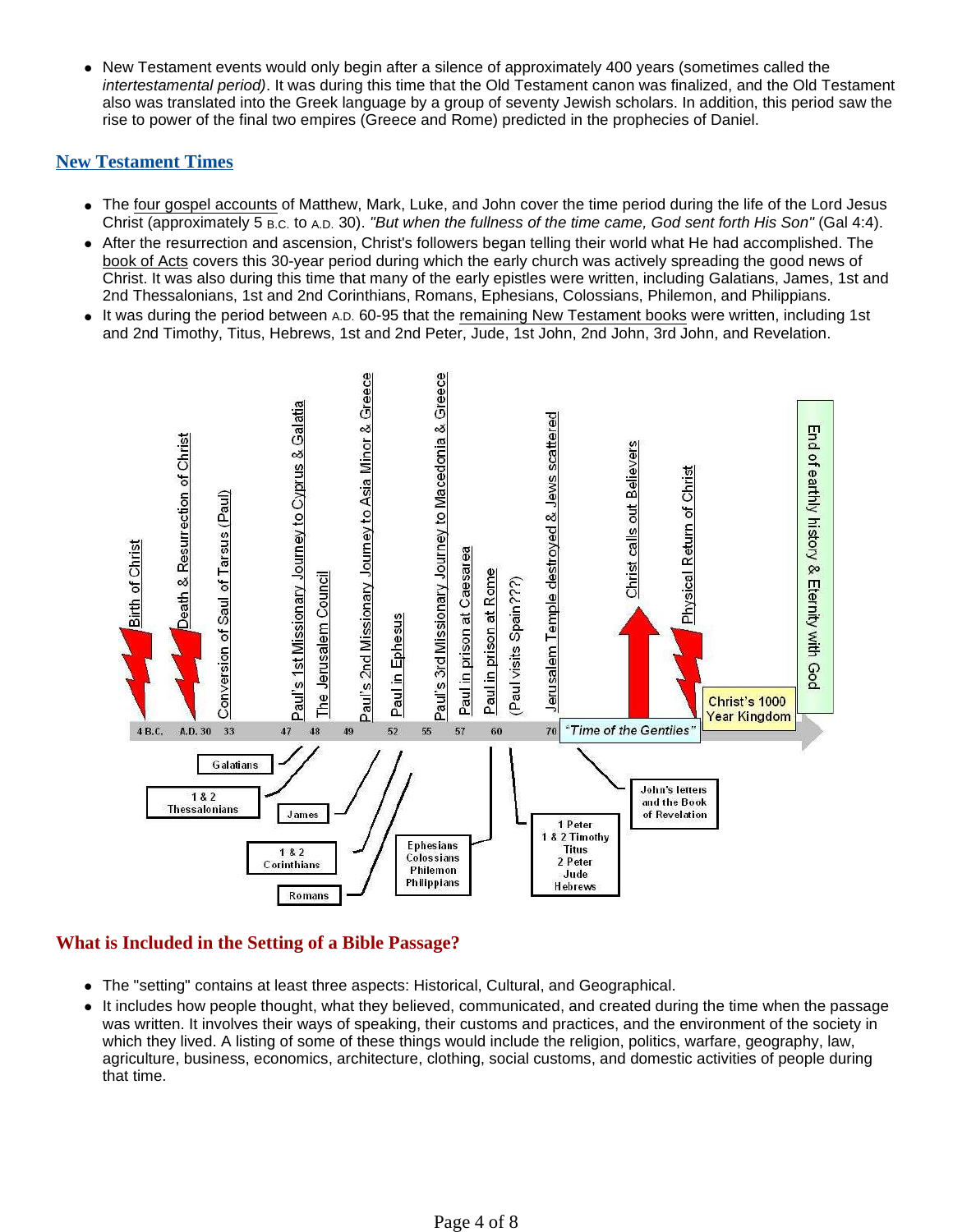# **Examples of Understanding the Setting**

#### **Politics**

Understanding civil or international affairs at the time the passage was written.

- Why would Ahaz refuse to ask the Lord for a sign after Isaiah commanded him to do so (Isaiah 7:10-14)? This whole incident was intricately connected with the political situation at the time. Pekah (king of the northern kingdom of Israel in Samaria) and Rezin (king of the Aramean people in Damascus) made an alliance to oppose the approaching Assyrian threat. Ahaz (king of the southern kingdom in Jerusalem) refused to join them, so the northern alliance attacked the southern kingdom. Ahaz appealed to Assyria for help, rather than appealing to God for deliverance (2 Kings 16:7-9). His refusal to call upon God for a sign (Isa 7:12) simply affirmed his godless character and his complete confidence in his alliance with Assyria (as if to say, "Who needs God when we have Assyria on our side?")
- Why would Belshazzar offer Daniel the *third* highest position in the land (Dan 5:7, 16)? Actually it was the highest position available, since Belshazzar himself was only second in command under his father Nabonidus, who was out of the country at the time.

# **Religion**

Understanding the religious practices of God's people or those of surrounding nations.

- Why did Moses forbid Israel from cooking a young goat in its mother's milk (Exod 23:19; 34:26; Deut 14:21)? According to archaeological evidence, this procedure was part of a pagan religious ritual among the Canaanites. God prohibited Israel from practicing the pagan rites of those whose land He was giving them.
- Why would Elijah suggest Mount Carmel as the site of his showdown with the prophets of Baal (1 Kings 18:19)? The followers of Baal thought that Mount Carmel was the dwelling place of their god, so Elijah was giving them every advantage in the contest (as he did when he poured water on the wood for his own sacrifice to God). This way the weakness or impotence of Baal would be even more evident.

# **Geography**

Understanding the significance of the places and physical surroundings of the biblical author.

- Why did David flee to En Gedi (1 Sam 23:29)? En Gedi was south of Jericho and west of the Dead Sea, and the terrain in that area is extremely difficult to navigate. There were also caves in that area in which David could hide, as well as a year-round spring of fresh water. This kind of territory would make a logical hiding place.
- Why would Jesus say that a man must "go down" from Jerusalem to Jericho (Luke 10:30) when Jericho is located to the northeast of Jerusalem on the map? Jesus was speaking of the difference in altitude because a man must descend about 2000 feet in elevation when traveling from Jerusalem to Jericho.

# **Business / Economics**

Understanding the way business was carried out during the time the passage was written.

- Why would the closest relative of Naomi's husband give his sandal to Boaz (Ruth 4:8)? According to ancient manuscripts, this was done when the sale of land was completed. It was the previous owner's symbolic statement releasing any further right to walk on that land.
- Why would a Christian deliberately purchase food that had been sacrificed to idols (1 Cor 8:1-13)? After people offered meat as a sacrifice in the pagan temples of Corinth, that same meat would be sold at a discount in nearby markets. Frugal household managers knew that this would be an economical way to provide food for the table - and besides, Christians "know that there is no such thing as an idol in the world, and that there is no God but one" (1 Cor 8:4).

#### **Law**

Understanding the law system of the time when the biblical author wrote.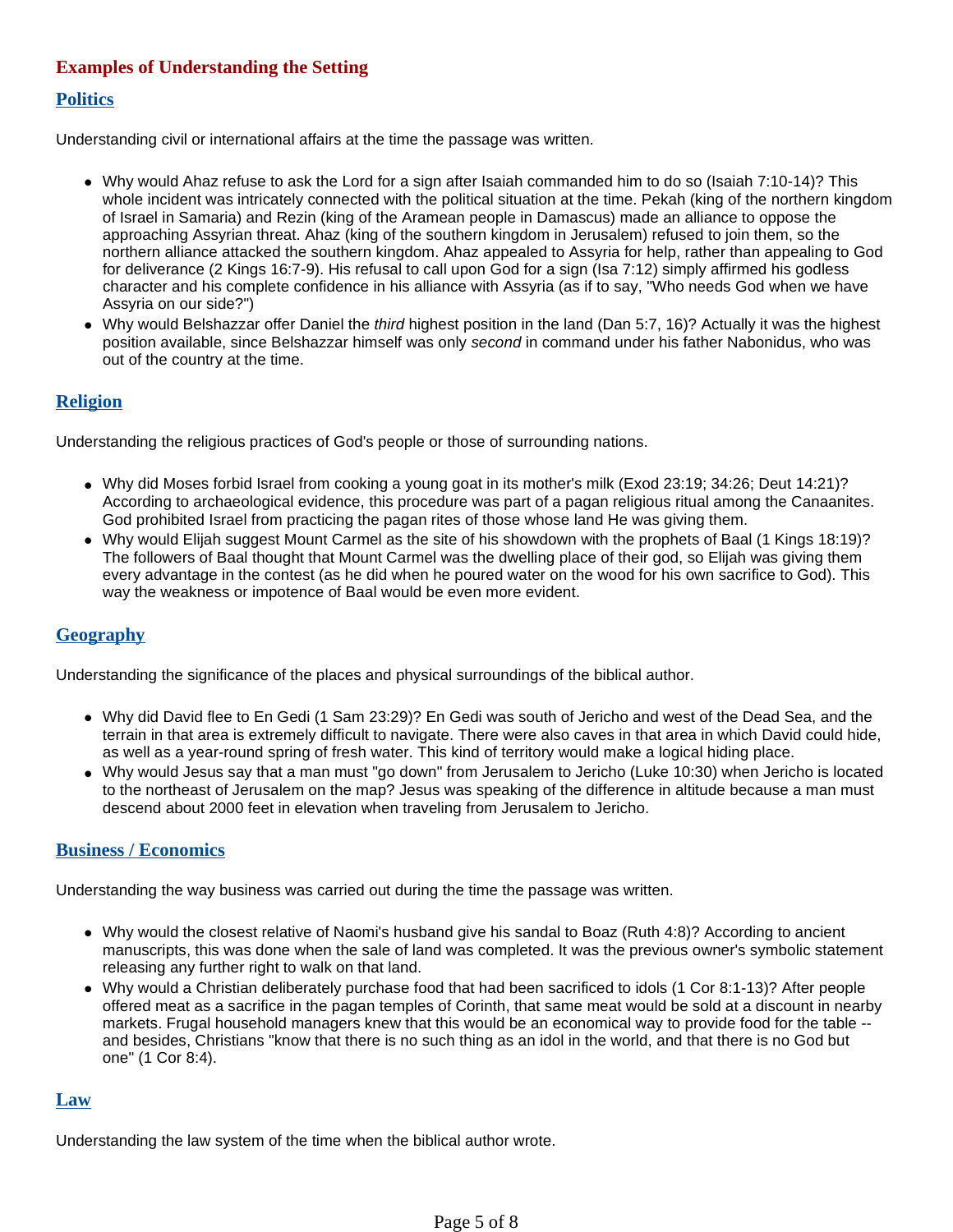- When Elisha begged Elijah for a "double portion" of his spirit (2 Kings 2:9), was he being greedy in asking for twice as much power as Elijah? According to Deut 21:17, the rightful heir was to inherit a double portion of the estate, so Elisha was simply asking to be named as Elijah's heir and successor in ministry.
- Why did Boaz take his legal matters to the city gate (Ruth 4:1)? The city gate was where legal business was typically conducted during Old Testament times. The city elders and judges would sit in a special area just inside the gate to hold court (see Deut 21:18-21; 22:13-15; Josh 20:4; Job 29:7).

#### **Warfare**

Understanding the methods of waging war during Bible times.

- Why would Jonah be so reluctant to go to Nineveh? The Assyrians were ruthless in how they treated their enemies. They would behead the leaders of conquered nations and stack these heads in piles. Sometimes they impaled their enemies on tall poles, or they would stake out the extremities and skin the person alive. Jonah may have feared such treatment, but he certainly did not think such a cruel people deserved God's message of repentance and grace.
- Why did Habakkuk say the Babylonians "laugh at every fortress and heap up rubble to capture it" (Hab 1:10)? He was not saying that the Babylonian army went around collecting trash, but that they would build mighty siege ramps against the wall of a fortress. These ramps would be constructed from rock, earth, and any other materials that were available.

#### **Agriculture**

Understanding the seasonal agricultural practices during the time of the Bible writer.

- Was there anything unusual in the situation when Samuel asked the Lord for rain at the time of the wheat harvest (1 Sam 12:17)? The time of year for the wheat harvest was in the early summer, after the six-month dry season had already started. If rain were to come during this dry season, it clearly would declare the power of God.
- When Amos called the women of Bethel "cows of Bashan" was he saying they were overweight (Amos 4:1)? Bashan was a lush area northeast of the Sea of Galilee, and the cattle there did become fat. But Amos is saying that the women of Bethel were lazy and carefree in their prosperity. They did nothing else but enjoy their wealth, which had been gained at the expense of oppressing the poor.

#### **Domestic Affairs**

Understanding the details of household life in biblical times.

- What was the meaning of the phrase "Gird up your loins like a man" (Job 38:3; 40:7)? A man would wear a robe tied with a wide sash at his waist, but when he was working, running, or fighting he would lift his robe and tuck it into the sash so his legs would have their full range of motion. This phrase represented the man's ability to respond quickly to a specific situation.
- Why were the five young women considered foolish for not having extra oil for their lamps (Matt 25:1-13)? Oil lamps in those days were small enough to be held in the palm of the hand, and they would not hold enough oil to burn for several hours. It was well-known that these events could last for several hours, so the oil would clearly be consumed before the event was over.

#### **Social Customs**

Understanding the expected behaviors and expressions of civility during the period of the biblical writer.

- Why did Joseph shave before he went to see the Pharaoh (Gen 41:14)? Even though the Hebrews normally grew and wore beards, the Egyptian custom was to be clean-shaven. In order not to offend the Pharaoh, Joseph followed the local custom and shaved his beard.
- Why did Christ apparently insult a man for saying he wanted to go bury his father before becoming His follower (Luke 9:59)? The man was not saying that his father had recently died. Instead this was a customary way of saying he was obligated to wait for his father's death, even if it meant waiting several years, so that he would not miss out on inheriting his father's estate. The man was not being compassionate as much as greedy.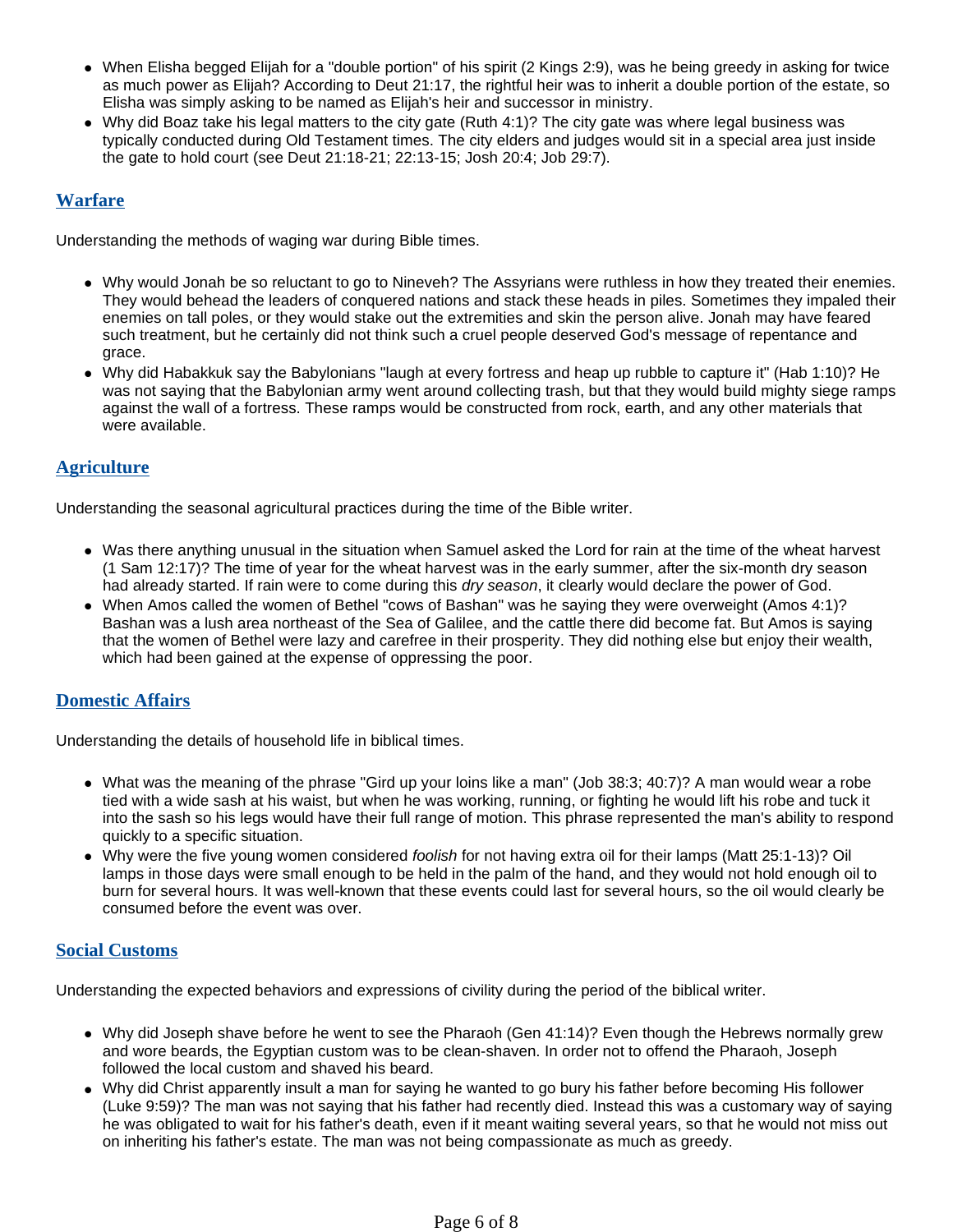# **Concluding Thought**

• In order to accurately understand a Bible passage, we must understand the original setting in which it was written and read by those who received it. "It is apparent that ignorance of these customs could result in misunderstanding the meaning of the passages. The Bible student confronts many other customs as he reads the Bible. It is wise, therefore, to be alert to unusual customs referred to and to determine what the passages meant to the people in those original settings."<sup>3</sup>

#### **Resource List for Understanding the Setting**

Ranked in order beginning with the least complicated and least costly resources in each category.

#### **Bible Dictionaries**

A Bible dictionary provides brief articles on almost everything mentioned in the Bible.

- 1. Zondervan Pictorial Bible Dictionary
- 2. New Unger's Bible Dictionary
- 3. New Bible Dictionary

#### **Bible Encyclopedias**

A Bible encyclopedia provides more detailed articles on almost everything mentioned in the Bible.

- 1. Zondervan Pictorial Bible Encyclopedia
- 2. International Standard Bible Encyclopedia

#### **Bible Atlases**

A Bible atlas provides maps as well as brief descriptions of the events that took place in each geographical area mentioned in the Bible.

- 1. Holman Bible Atlas
- 2. Zondervan NIV Atlas of the Bible
- 3. Moody Atlas of Bible Lands
- 4. Macmillan Bible Atlas

#### **Bible History Resources**

These resources provide more detailed descriptions of the historical situations faced by the Bible writers throughout the period covered by the Scriptures.

- 1. Old Testament Times, R.K. Harrison
- 2. The Old Testament Speaks, Samuel Schultz
- 3. New Testament Times, Merrill Tenney

#### **Bible Culture Resources**

These resources provide more detailed information about the practices and customs of the people during Bible times.

- 1. New Manners and Customs of Bible Times, Ralph Gower
- 2. Today's Handbook of Bible Times and Customs, William Coleman
- 3. Manners & Customs in the Bible, Victor Matthews
- 4. Illustrated Manners and Customs of the Bible, J.I. Packer and Merrill Tenney